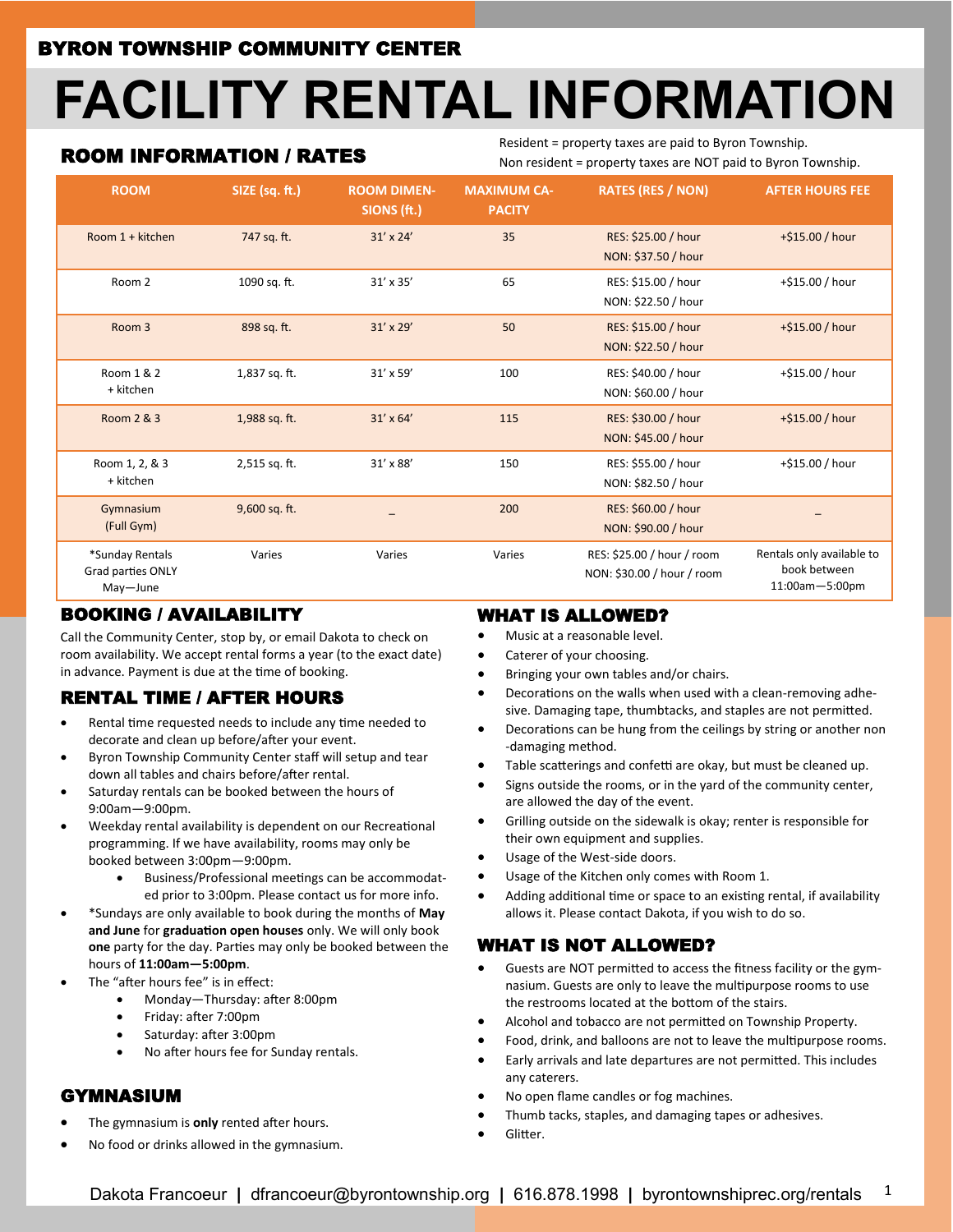# **FACILITY RENTAL INFORMATION**

# ROOM LAYOUT

After a rental is processed, the applicant will be able to choose from the following layout options based on the rooms that have been reserved. The layouts are designed to maximize capacity while providing adequate space within each room. Room layouts are **not** customizable. However, the renter may move and rearrange tables and chairs as desired when they arrive for their rental. If renting multiple rooms, applicant must select a layout for each room.

Round tables—5 ft in diameter (60in) Rectangle tables—8ft in length (96in)

#### REMINDERS

- Room 1 is the **only** room that comes with kitchen access.
- Byron Township Community Center staff will set up all tables and chairs before/after rentals.
- Garbage cans, garbage bags, brooms, & dust pans are provided for cleanup. All garbage must be taken out to the dumpsters (located out from of the Community Center).
- Round tables are used for seating. Rectangles are used for food, gifts, decorations, etc.
- Tables can seat up to 8 chairs comfortably, but we will provide more as requested.